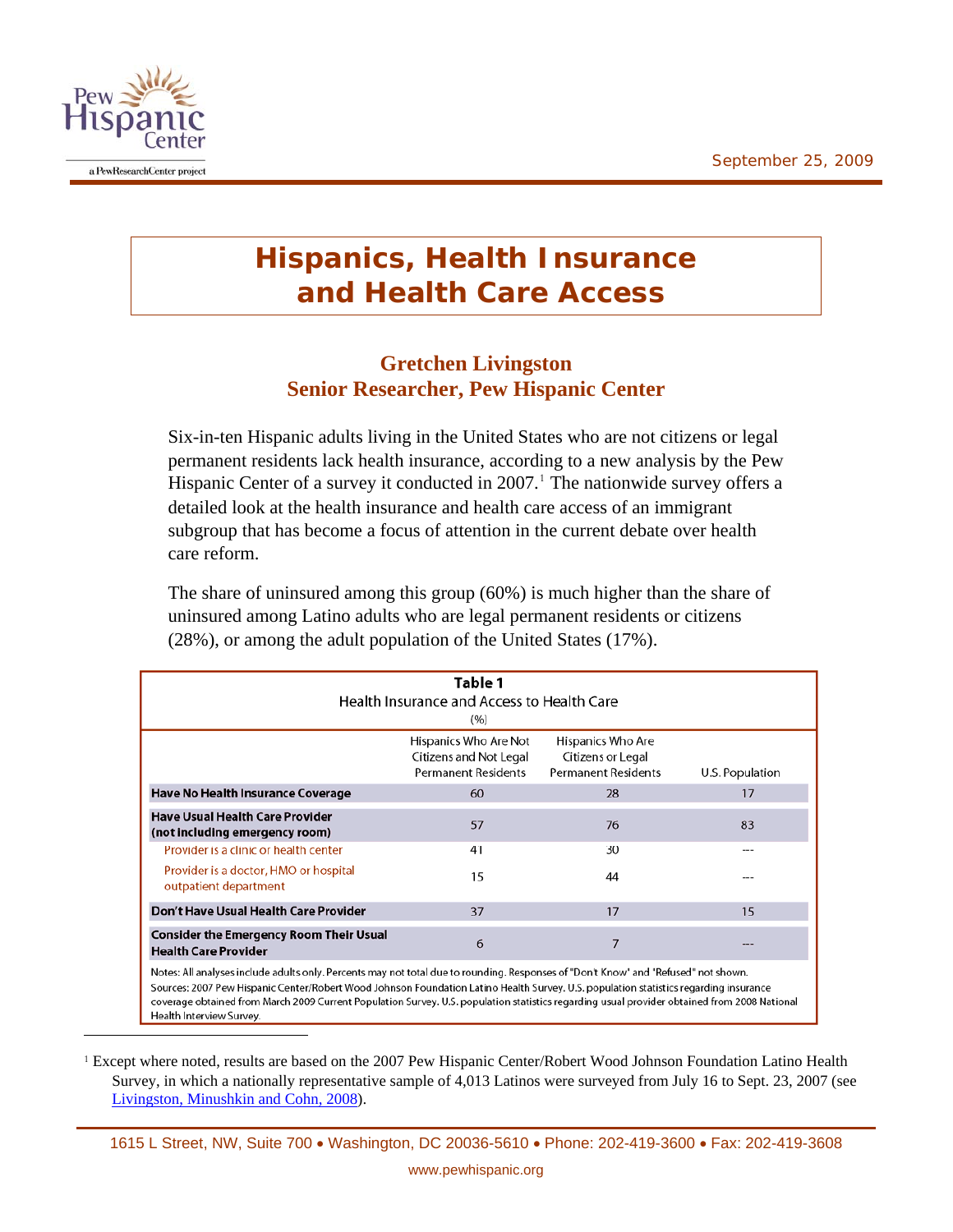Hispanic adults who are neither citizens nor legal permanent residents tend to be younger and healthier than the adult U.S. population and are less likely than other groups to have a regular health care provider. Just 57% say there is a place they usually go when they are sick or need advice about their health, compared with 76% of Latino adults who are citizens or legal permanent residents and 83% of the adult U.S. population.

Overall, four-in-ten (41%) non-citizen, non-legal permanent resident Hispanics state that their usual provider is a community clinic or health center. These centers are designed primarily as "safety nets" for vulnerable populations and are funded by a variety of sources, including the federal government, state governments and private foundations, as well as reimbursements from patients, based upon a sliding scale ([U.S. Department of Health and Human Services, 2008\)](ftp://ftp.hrsa.gov/bphc/HRSA_HealthCenterProgramReport.pdf).

Some 15% of Latino adults who are neither citizens nor legal permanent residents report that they use private doctors, hospital outpatient facilities, or health maintenance organizations when they are sick or need advice about their health. Traditionally, patients in these settings are required to pay for their care, either via insurance or out of pocket.

An additional 6% of Latino adults who are neither citizens nor legal permanent residents report that they usually go to an emergency room when they are sick or need advice about their health. Most emergency rooms are required by law to provide care to all patients. Patients are responsible for payment for emergency room services, but in some instances the Federal government partially reimburses hospitals for expenses the patients cannot afford.

<span id="page-1-0"></span>Some 37% of Latino adults who are neither citizens nor legal permanent residents have no usual health care provider. More than one-fourth (28%) of the people in this group indicate that financial limitations prevent them from having a usual provider—17% report that their lack of insurance is the primary reason, while 12% cite high medical costs in general. However, a majority—56%—say they do not have a usual provider because they simply do not need one. An additional 5% state that difficulty in negotiating the U.S. health care system prevents them from having a usual provider.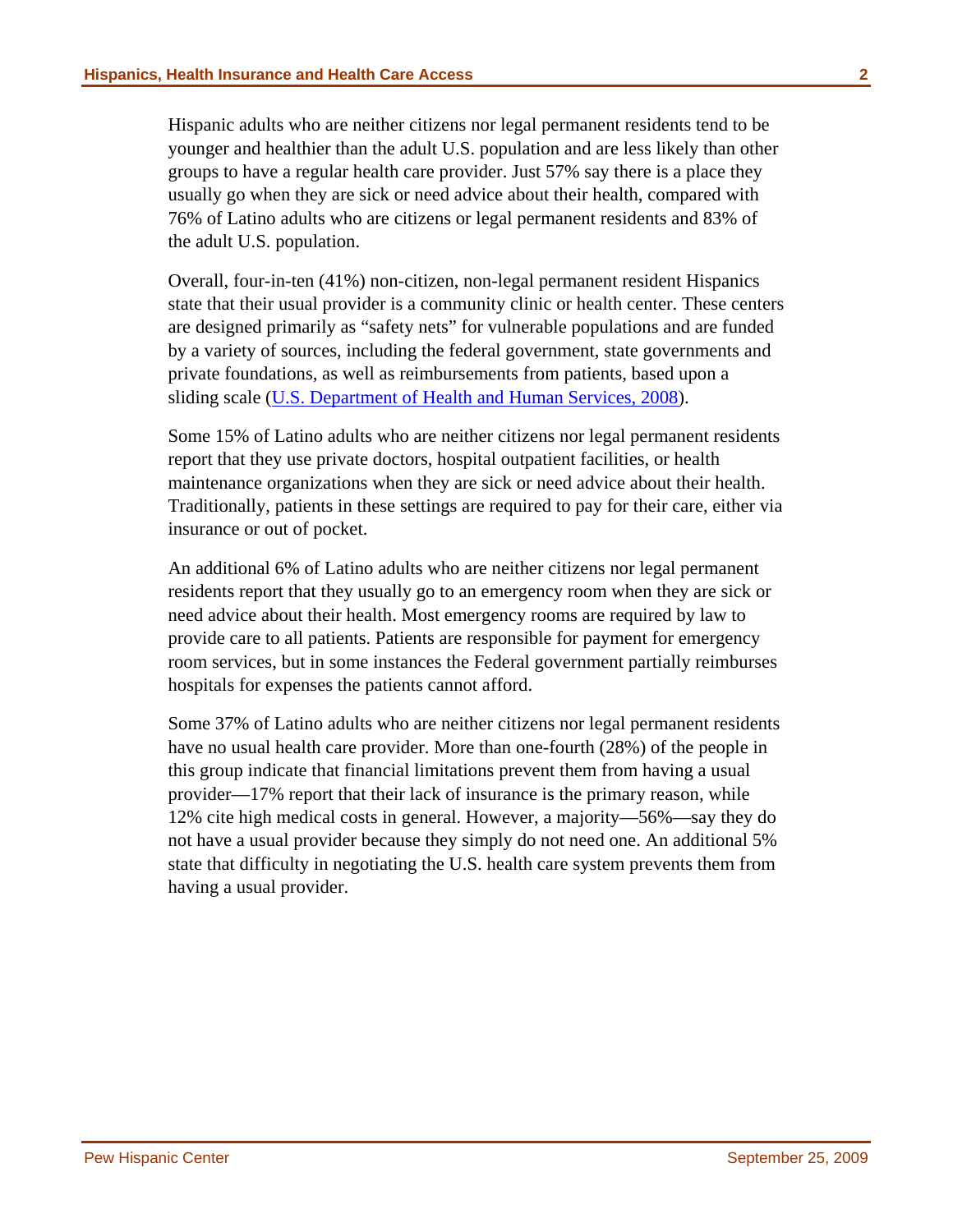| Table 2<br>Primary Reason Cited by Those with No Usual Health Care Provider<br>(% )                                                                                                                                            |                                                                               |                                                                      |  |
|--------------------------------------------------------------------------------------------------------------------------------------------------------------------------------------------------------------------------------|-------------------------------------------------------------------------------|----------------------------------------------------------------------|--|
|                                                                                                                                                                                                                                | Hispanics Who Are Not<br>Citizens and Not Legal<br><b>Permanent Residents</b> | Hispanics Who Are<br>Citizens or Legal<br><b>Permanent Residents</b> |  |
| <b>No Need</b>                                                                                                                                                                                                                 | 56                                                                            | 53                                                                   |  |
| Seldom/never sick                                                                                                                                                                                                              | 46                                                                            | 39                                                                   |  |
| Don't use doctors/treat self                                                                                                                                                                                                   | 10                                                                            | 14                                                                   |  |
| <b>Financial Reasons</b>                                                                                                                                                                                                       | 28                                                                            | 27                                                                   |  |
| No health insurance/lost health insurance                                                                                                                                                                                      | 17                                                                            | 17                                                                   |  |
| Cost of medical care                                                                                                                                                                                                           | 12                                                                            | 10                                                                   |  |
| <b>Difficulty Negotiating System</b>                                                                                                                                                                                           | 5                                                                             | $\overline{2}$                                                       |  |
| Don't know where to go for care                                                                                                                                                                                                | 5                                                                             |                                                                      |  |
| Can't find provider who speaks the language                                                                                                                                                                                    |                                                                               |                                                                      |  |
| <b>Other Reasons</b>                                                                                                                                                                                                           | 8                                                                             | 13                                                                   |  |
| Notes: All analyses include adults only. Percents may not total due to rounding. Responses of "Don't Know" and<br>"Refused" not shown.<br>Source: 2007 Pew Hispanic Center/Robert Wood Johnson Foundation Latino Health Survey |                                                                               |                                                                      |  |

Undocumented immigrants and their children comprise  $17\%$  (Passel & Cohn,  $2009$ ) of the estimated 46 million Americans who lack health insurance (U.S. [Census Bureau, 2009](http://www.census.gov/prod/2009pubs/p60-236.pdf)).<sup>[2](#page-3-0)</sup> According to Pew Hispanic Center estimates, 11.9 million undocumented immigrants were living in the U.S. in 2008. Three-quarters (76%) of these undocumented immigrants were Latinos [\(Passel & Cohn, 20](http://pewhispanic.org/reports/report.php?ReportID=107)09).

Overall, about one-quarter of all adult Latinos are undocumented. Pew Hispanic Center analyses of Current Population Survey data indicate that approximately 98% of Hispanic immigrants who are neither citizens nor legal permanent residents are undocumented. So, while the survey classification used in this report does not line up exactly with the Latino undocumented population, the two groups are nearly identical.

## **Health Status**

The Latino population in the U.S. is relatively young, and Latino adults who are neither citizens nor legal permanent residents are younger still. Some 43% of adult Latinos who are not citizens or legal permanent residents are younger than 30, compared with 27% of Hispanic adults who are citizens or legal permanent residents and 22% of the adult U.S. population. The youthfulness of this population contributes to its relative healthiness. Among adult Latinos who are neither citizens nor legal permanent residents, just over one-third (34%) report that they either missed work, or spent at least half a day in bed over the past year, due to illness or injury. The rate rises to 42% among adult Latinos who are citizens or legal permanent residents and to 52% among the U.S. adult population.

l

<sup>&</sup>lt;sup>2</sup> March 2009 Current Population Survey data show that 15% of American adults and children lack health insurance.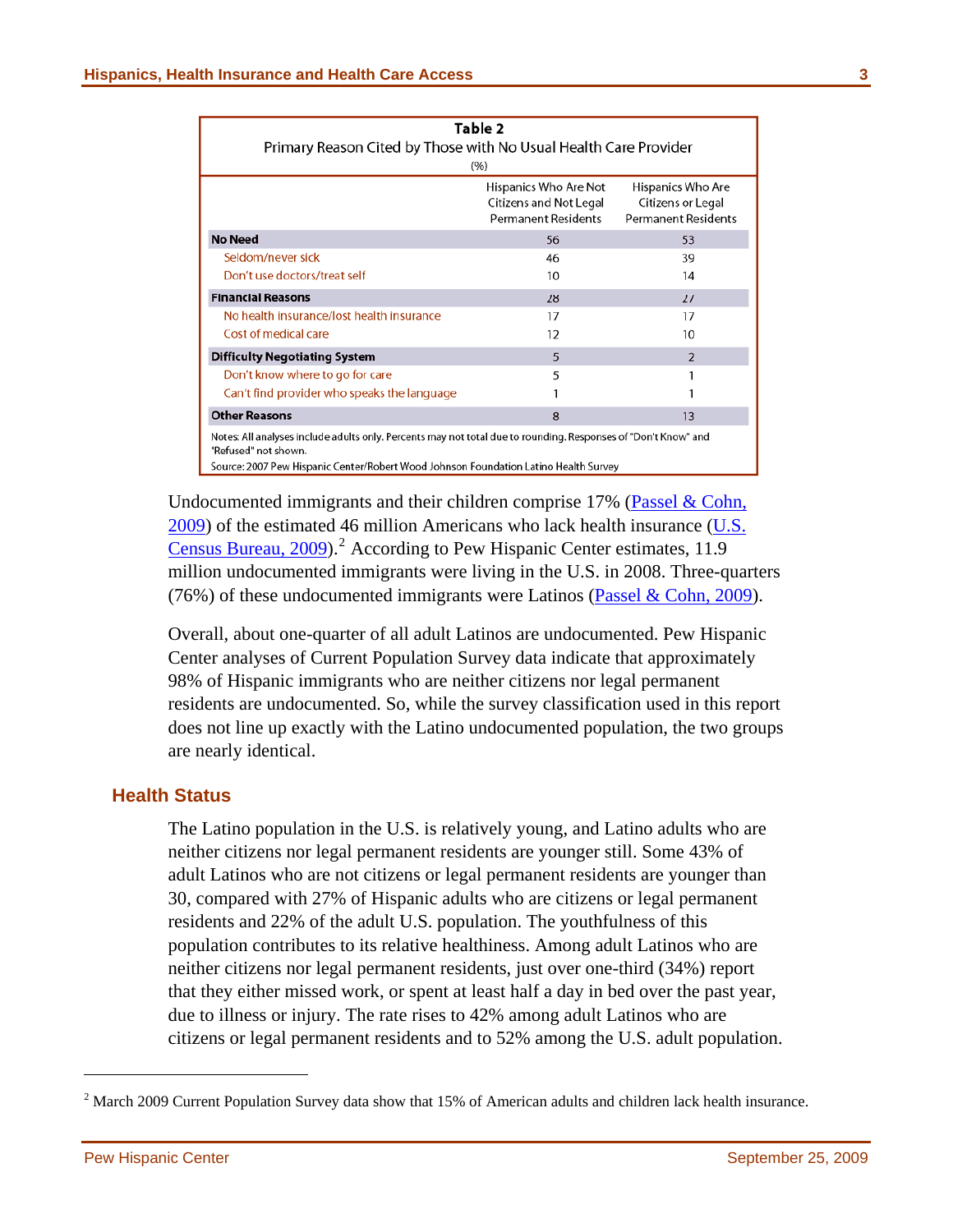|                                                                                                                                     | Table 3<br><b>Health Status</b><br>(% )                                       |                                                                      |                 |  |
|-------------------------------------------------------------------------------------------------------------------------------------|-------------------------------------------------------------------------------|----------------------------------------------------------------------|-----------------|--|
|                                                                                                                                     | Hispanics Who Are Not<br>Citizens and Not Legal<br><b>Permanent Residents</b> | Hispanics Who Are<br>Citizens or Legal<br><b>Permanent Residents</b> | U.S. Population |  |
| Age                                                                                                                                 |                                                                               |                                                                      |                 |  |
| 18-29                                                                                                                               | 43                                                                            | 27                                                                   | 22              |  |
| 30-49                                                                                                                               | 48                                                                            | 43                                                                   | 37              |  |
| 50-64                                                                                                                               | 5                                                                             | 18                                                                   | 24              |  |
| $65+$                                                                                                                               | 1                                                                             | 10                                                                   | 17              |  |
| Number of Days in the Past Year that<br>Respondents Spent Half a Day in Bed or<br>Missed Work Due to Illness or Injury              |                                                                               |                                                                      |                 |  |
| 0 days                                                                                                                              | 64                                                                            | 56                                                                   | 47              |  |
| 1-365 days                                                                                                                          | 34                                                                            | 42                                                                   | 52              |  |
| Notes: All analyses include adults only. Percents may not total due to rounding. Responses of "Don't Know" and "Refused" not shown. |                                                                               |                                                                      |                 |  |

Sources: 2007 Pew Hispanic Center/Robert Wood Johnson Foundation Latino Health Survey. U.S. population statistics regarding age obtained from 2008 American Community Survey. U.S. population statistics regarding sick days obtained from 2008 National Health Interview Survey.

## **Experiences in the Health Care System**

Three-fourths (76%) of Latino adults who are neither citizens nor legal permanent residents report that the quality of medical care they received in the past year was excellent or good. This is similar to the proportion of adult Latino citizens and legal permanent residents (78%) who express satisfaction with their recent health care.

However, when asked a separate question—whether they had received any poor medical treatment in the past five years—adult Latinos who are neither citizens nor legal permanent residents are less likely (16%) to report any problems than are Latinos who are citizens or legal permanent residents (24%).

Among those Latinos who are neither citizens nor legal permanent residents who report receiving poor medical treatment in the past five years, a plurality (46%) state that they believed their accent or the way they spoke English contributed to that poor care. A similar share (43%) believed that their inability to pay for care contributed to their poor treatment. More than one-third (37%) felt that their race or ethnicity played a part in their poor care, and one-fourth (25%) attributed the unsatisfactory treatment to something in their medical history.

<span id="page-3-0"></span>When asked about their most recent medical appointment, three-fourths (76%) of Latino adults who are neither citizens nor legal permanent residents report that they felt comforted or relieved by the visit, and 69% report feeling reassured. Much smaller proportions left their most recent medical visit feeling frustrated (31%) or confused (27%).